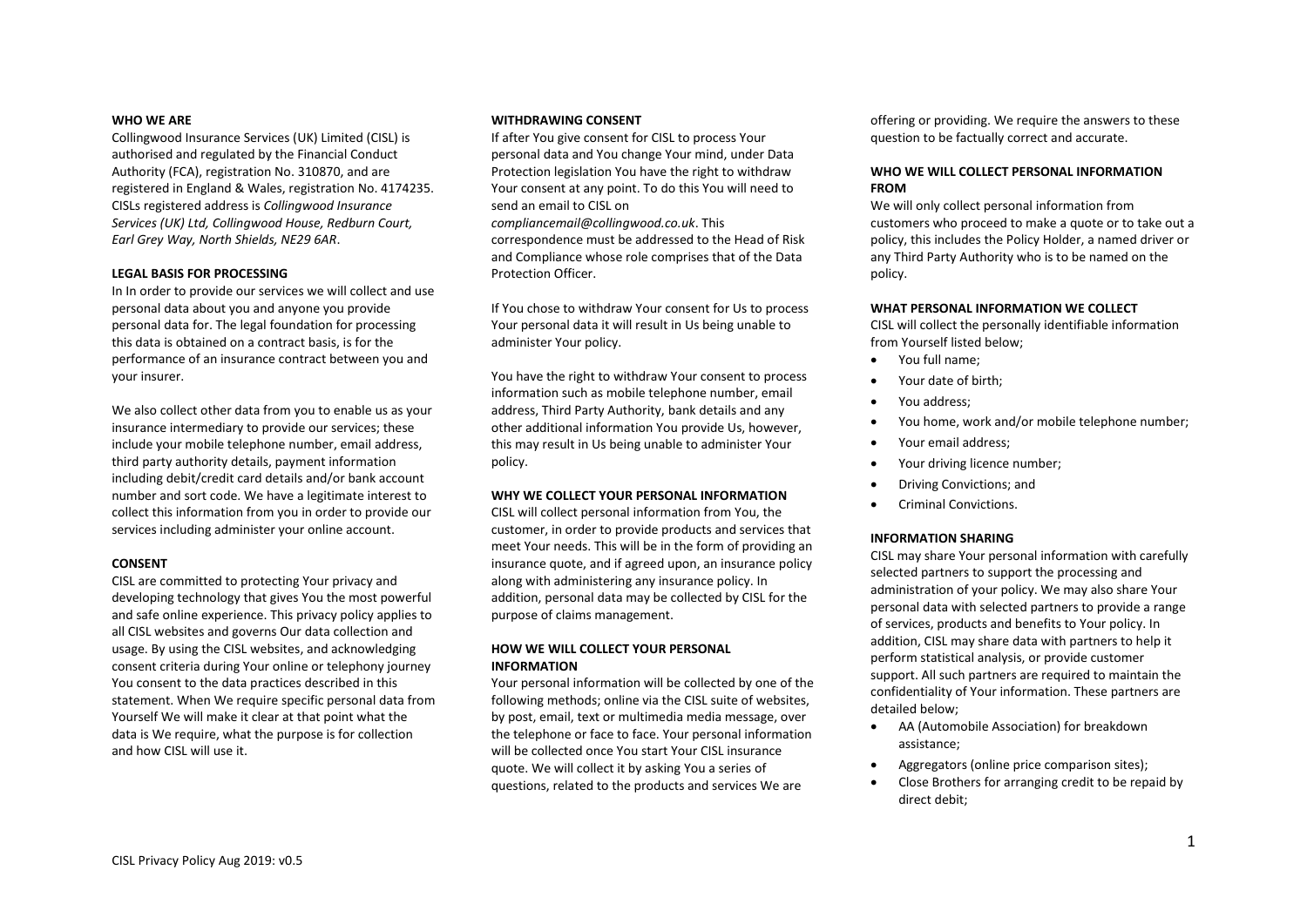- Collingwood Business Solutions Limited (CBSL) for Claims Management;
- Collingwood Insurance Company Limited (CICL) for Insurance Cover;
- Coplus for insurance policy add-ons;
- Click4Assistance and Drift.com who provide our Live Chat facilities;
- Motor Insurance Database (MID) and Motor Insurance Bureau (MIB) to confirm whether you have an insurance policy with CISL and to validate Your No Claims Bonus;
- MyLicence for validating Your Driving Licence type and any conviction data;
- RS Fleet Installation Limited provide and fit telematics 'black boxes'; and
- Trak Global Group provide driving information that is collected via the telematics box.
- Infinity Tracking Limited for online statistical purposes.

### **SECURITY OF YOUR PERSONAL INFORMATION**

CISL secures the personally identifiable information You provide on computer servers in a controlled, secure environment, protected from unauthorised access, use or disclosure. When personal information (such as a credit card number) is transmitted to other web sites, it is protected through the use of encryption, such as Secure Sockets Layer (SSL) protocol.

### **YOUR RIGHTS**

 $\overline{\phantom{a}}$ 

You have the following rights as an individual which You can exercise in relation to the personal information We hold about You;

• The right to be informed of what We use Your personal data for;

• The right for You to request copies of personal data held about You<sup>1</sup>;

The right for Us to rectify any errors identified with Your personal data;

- $\bullet$  The right to have Your data deleted or removed<sup>2</sup>;
- The right to block or restrict Our processing of Your personal data;
- The right to data portability to move, copy or transfer personal data from one IT environment to another in a safe and secure way;
- The right to object to Us processing Your personal data or for direct marketing; and
- The right to lodge a complaint with CISL if You feel We are not handling Your personal data appropriately<sup>3</sup>.

Further information regarding Your rights can be found at[; https://ico.org.uk/for-organisations/guide-to-the](https://ico.org.uk/for-organisations/guide-to-the-general-data-protection-regulation-gdpr/individual-rights/)[general-data-protection-regulation-gdpr/individual](https://ico.org.uk/for-organisations/guide-to-the-general-data-protection-regulation-gdpr/individual-rights/)[rights/](https://ico.org.uk/for-organisations/guide-to-the-general-data-protection-regulation-gdpr/individual-rights/)

### **INFORMATION RETENTION**

CISL have a regulatory obligation to retain customer information for a period of seven years. This is to ensure We are able to service Your policy for its lifecycle and to support on the resolution of any claims that may occur during, or after, the policies duration. CISL retain personal data via computer secure servers and paper documentation storage.

## **VISITORS TO OUR WEBSITES**

When You visit a CISL website a third party service is used, Google Analytics<sup>4</sup>, to collect standard internet log information and details of visitor behaviour patterns. CISL do this to keep track of the web sites and pages Our customers visit within CISL, in order to determine which

<sup>3</sup> CISLs internal complaints procedure is detailed within Your policy Terms of Business Agreement.

services are the most popular. This data is used to deliver customised content and advertising within CISL to customers whose behaviour indicates that they are interested in a particular subject area. This information is only processed in a way which does not identify anyone. We do not make, and do not allow Google to make, any attempt to find out the identities of those visiting Our website. If We do want to collect personally identifiable information through Our website, We will be up front about this. We will make it clear when We collect personal information and will explain what We intend to do with it.

### **USE OF COOKIES**

Cookies are small files stored on a computer's hard drive and are generally harmless. CISL do not track or collect any personally identifiable information of site visitors. We will not match any data gathered from Our site with any personally identifying information from any other source. We will not associate Your IP address with any other data held by any third party. We will link any IP addresses with the identity of a computer user. These cookies are;

### Cookie Name Cookie Policy

|             | When You are browsing other       |
|-------------|-----------------------------------|
|             | websites We use these third       |
|             | party cookies to let us deliver   |
| AdWords     | personalised adverts to You, e.g. |
| Retargeting | reminding you to return to        |
|             | complete Your quote.              |
|             |                                   |
|             | You can control advert            |
|             | personalisation on Google and     |

<sup>4</sup> Google Analytics utilise utma, utmb, utmc and utmz cookies for this purpose.

<sup>1</sup> Via a Data Subject Access Request

<sup>&</sup>lt;sup>2</sup> Can only be performed in certain circumstances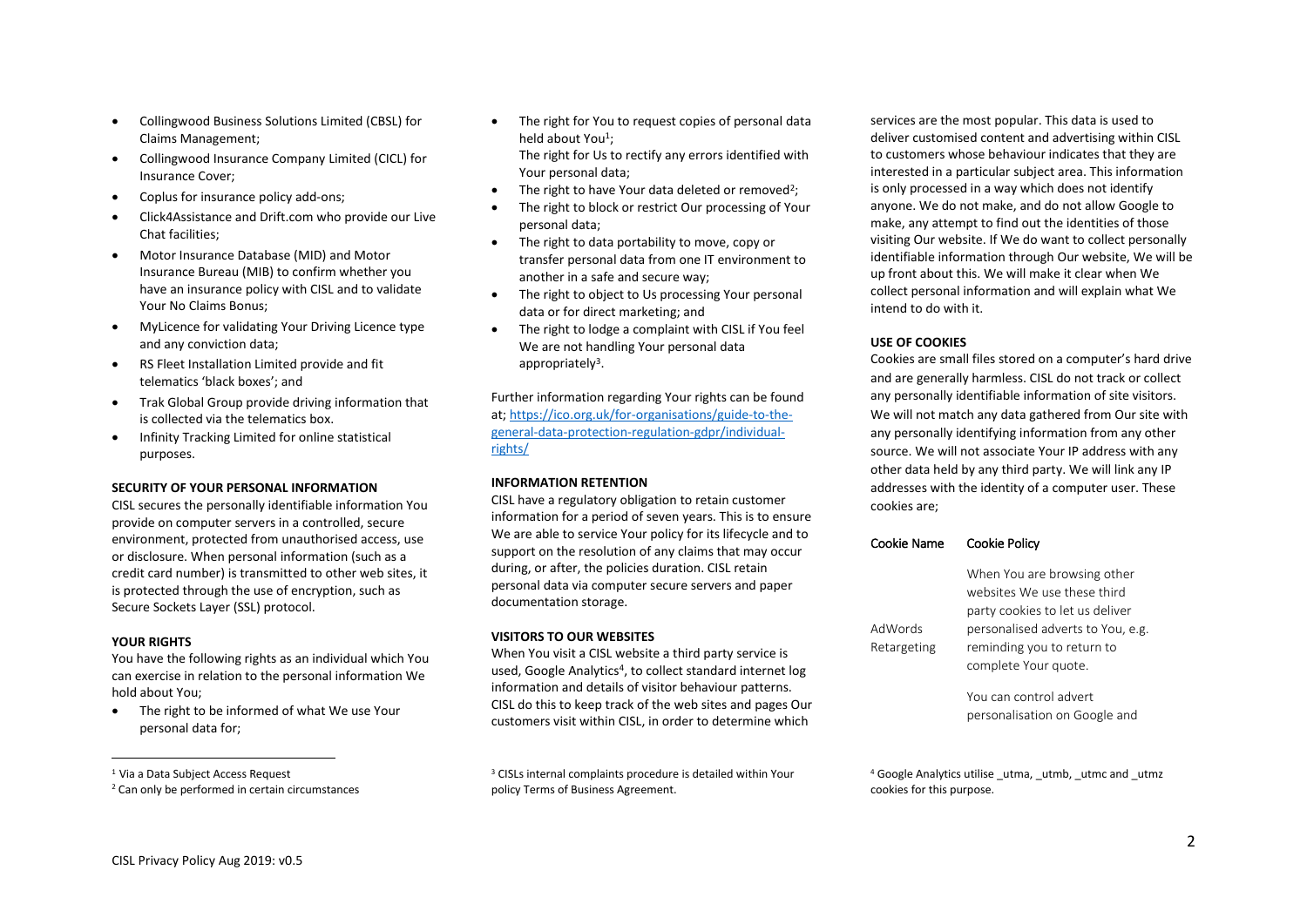### **PEOPLE WHO USE OUR LIVE CHAT SERVICE**

DoubleClick Retargeting

Social Media Retargeting

 $\overline{\phantom{a}}$ <sup>5</sup> Transport Layer Security.

### partner websites here: <https://adssettings.google.com/>

When You are browsing other websites We use these third party cookies to let Us deliver personalised adverts to You, e.g. reminding You to return to complete Your quote.

You can control advert personalisation on Google and partner websites here: <https://adssettings.google.com/>

When you are browsing social media sites such as Facebook, Twitter and You tube, We use these third party cookies to let Us deliver personalised adverts to You, e.g. reminding You to return to complete Your quote.

You can control advert personalisation from within the social media sites settings. For example https://engb.facebook.com/ads/settings

If You prefer that We do not collect data by using Cookies, You can disable this function within Your browser settings and if You want to remove Cookies that are installed on Your computer, You should refer to the instructions for Your browser and/or operating system to locate the file or directory that stores cookies.

CISL use third party providers, Click4Assistance and Drfit.com, to supply and support Our Live Chat services, which We use to handle customer enquiries in real time. If You use the Live Chat service We will collect Your name, email address, Policy Reference (optional) and the contents of Your Live Chat session. This information will be retained for a minimum of seven years and will not be shared with any other organisations, with the exception of the Live Chat suppliers. You can request a transcript of Your Live Chat session by contacting CISL on *webmaster@collingwood.co.uk*. This correspondence must be addressed to the Head of Risk and Compliance.

For further information regarding the privacy policy relating to Live Chat, please visit <http://www.click4assistance.co.uk/privacypolicy.aspx> an[d https://www.drift.com/privacy-policy/](https://www.drift.com/privacy-policy/)

## **EMAILING US**

We will monitor any emails sent to Us, including file attachments, for viruses or malicious software. Please be aware that You have a responsibility to ensure that any email You send is within the bounds of the law. If Your email service does not support a form of encryption, for example it does not support TLS<sup>5</sup>, You should be aware that any emails We send or receive may not be protected in transit.

## **SOCIAL MEDIA**

CISLs Social Media<sup>6</sup> account is managed internally. If You send a private or direct message via social media the message will be stored for seven years. Your messages will not be shared with any other third party.

Please keep in mind that if You directly disclose personally identifiable information or personally sensitive data through CISL public message boards, this information may be collected and used by others<sup>7</sup>.

For further information regarding the security of Your data within Social Media platforms please review their associated privacy policies.

## **DISCLOSURE OF YOUR PERSONAL INFORMATION**

CISL will disclose Your personal information, without policy, only if required to do so by law or in the good faith belief that such action is necessary to: (a) conform to the edicts of the law or comply with legal process served on CISL or its sites; (b) protect and defend the rights or property of CISL; and, (c) act under exigent circumstances to protect the personal safety of users of CISL, or the public.

# **LINKS TO OTHER WEBSITES**

This privacy policy does not cover the links within this site linking to other websites. We encourage You to read the privacy statements on any other website You may visit.

## **CHANGES TO THIS PRIVACY POLICY**

CISL will occasionally update this privacy policy to reflect company and customer feedback. CISL encourages You to periodically review this privacy policy to be informed of how it is protecting Your information.

It will be reviewed on an annual basis as a minimum, however it may be reviewed more often due to changes in regulation and feedback received. The last review and update was in April 2019.

# **CONTACTING CISL**

If You have queries surrounding this privacy policy, concerns or questions regarding the use of Your data or Our adherence to this privacy policy, please contact CISL on *compliancemail@collingwood.co.uk*. This

 $7$  CISL does not read any of Your private online communications.

<sup>6</sup> Facebook, Twitter and Instagram.